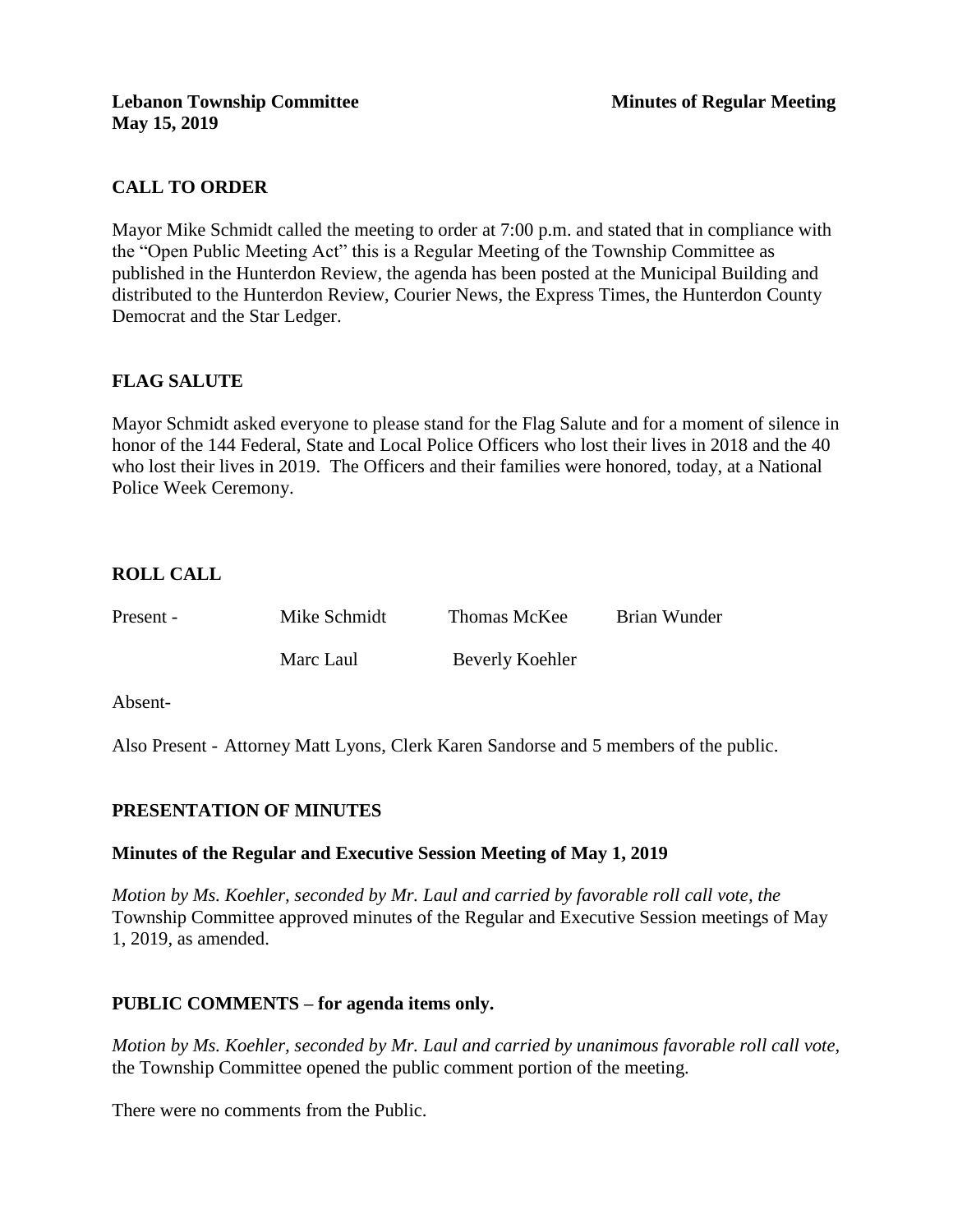LTCM 05/15/2019 Page **2** of **18**

*Motion by Mr. Laul seconded by Ms. Koehler and carried by unanimous favorable roll call vote,* the Township Committee closed the public comment portion of the meeting.

#### **ORDINANCES**

#### **Ordinance No. 2019-02 – Capital Ordinance**

*Motion by Mr. Laul, seconded by Mr. Wunder and carried by unanimous favorable roll call vote*, the public hearing for Ordinance No. 2019- 02 was opened.

There were no comments from the public.

*Motion by Mr. Laul, seconded by Mr. Wunder and carried by unanimous favorable roll call vote,* the public hearing for Ordinance No. 2019-02 was closed.

*Motion by Mr. Laul, seconded by Ms. Koehler and carried by unanimous favorable roll call vote,*  the Township Committee adopted Ordinance No. 2019-02 as written below.

> STATE OF NEW JERSEY COUNTY OF HUNTERDON TOWNSHIP OF LEBANON ORDINANCE NO. 2019-02

CAPITAL ORDINANCE OF THE TOWNSHIP OF LEBANON, IN THE COUNTY OF HUNTERDON, NEW JERSEY AUTHORIZING VARIOUS PUBLIC IMPROVEMENTS AND ACQUISITIONS IN, BY AND FOR THE TOWNSHIP, APPROPRIATING THEREFOR THE SUM OF \$490,000 AND PROVIDING THAT SUCH SUM SO APPROPRIATED SHALL BE RAISED FROM THE CAPITAL IMPROVEMENT FUND OF THE TOWNSHIP.

BE IT ORDAINED by the Township Committee of the Township of Lebanon, in the County of Hunterdon, New Jersey, as follows:

Section 1. The Township of Lebanon, in the County of Hunterdon, New Jersey (the "Township") is hereby authorized to undertake the following public improvements and acquisitions in, by and for the Township: (A) undertaking the Road Resurfacing Program at various locations; (B) undertaking the Chip Seal Program at various roads; (C) acquisition of a mason dump truck for the use of the Department of Public Works - Streets and Roads; (D) acquisition of SUVs for the use of the Police Department; and (E) acquisition of self-contained breathing apparatus equipment for the use of the Fire Department. Said improvements and acquisitions shall include all work, materials and appurtenances necessary and suitable therefor.

Section 2. The sum of \$490,000 is hereby appropriated to the payment of the cost of the improvements and acquisitions authorized and described in Section 1 hereof (hereinafter referred to as "purpose"). Said appropriation shall be raised from the Capital Improvement Fund of the Township. The sum of \$490,000 is hereby appropriated from the Capital Improvement Fund of the Township to the payment of the cost of said purpose.

Section 3. Said improvements and acquisitions are lawful capital improvements of the Township having a period of usefulness of at least five (5) years. Said improvements and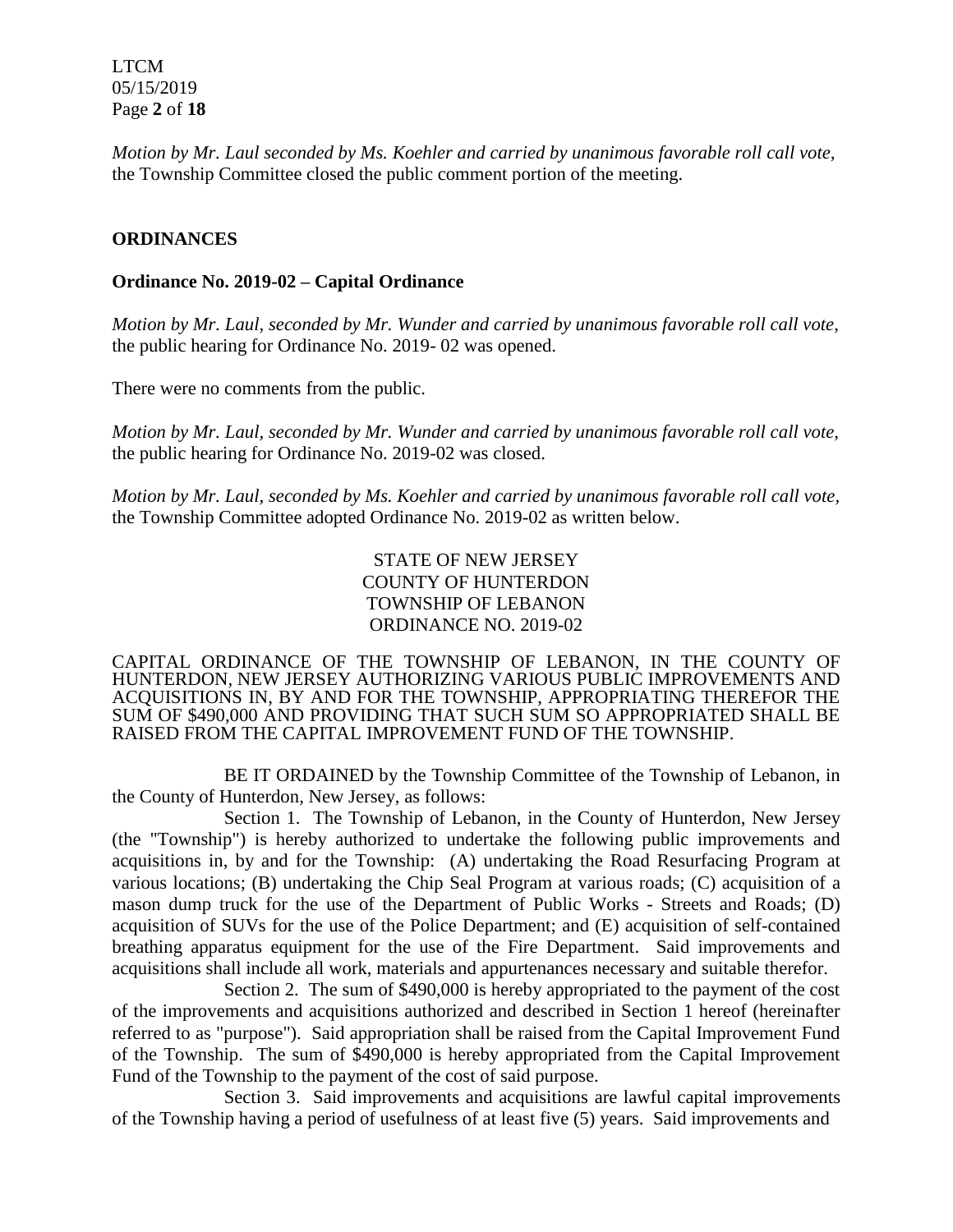LTCM 05/15/2019 Page **3** of **18**

acquisitions shall be made as general improvements, no part of the cost of which shall be assessed against property specially benefitted.

Section 4. The capital budget is hereby amended to conform with the provisions of this capital ordinance to the extent of any inconsistency therewith and the resolutions promulgated by the Local Finance Board showing full detail of the amended capital budget and capital program as approved by the Director, Division of Local Government Services, is on file with the Township Clerk and is available for public inspection.

Section 5. This ordinance shall take effect at the time and in the manner provided by law.

law.

### **Ordinance No. 2019-03 – Salary and Compensatory Overtime for the Police Chief**

Ms. Koehler asked if the Chief uses time cards as he is self-reporting. Mayor Schmidt stated that he is to report his hours to the CFO each pay period.

*Motion by Mr. Laul, seconded by Ms. Koehler and carried by unanimous favorable roll call vote,* the public hearing for Ordinance No. 2019- 03 was opened.

There were no comments from the public.

*Motion by Mr. Laul, seconded by Ms. Koehler and carried by unanimous favorable roll call vote, the* public hearing for Ordinance No. 2019- 03 was closed.

*Motion by Ms. Koehler, seconded by Mr. Laul and carried by unanimous favorable roll call vote,*  the Township Committee adopted Ordinance No. 2019-03 as written below.

### TOWNSHIP OF LEBANON, COUNTY OF HUNTERDON ORDINANCE NO. 2019-03 AN ORDINANCE AUTHORIZING THE SALARY OF AND COMPENSATORY OVERTIME FOR THE CHIEF OF POLICE

WHEREAS, pursuant to the Lebanon Township Personnel Policies and Procedures, the Chief of Police is identified as an "exempt employee;" and

WHEREAS, the compensation of the Chief of Police is set forth in the Township's Salary Ordinance each year; and

WHEREAS, "[e]xempt employees are not eligible for additional compensation or overtime for hours worked beyond their regular working hours;" and

WHEREAS, the current Chief of Police was hired in 1995; and

WHEREAS, the Township desires to amend the Code of the Township of Lebanon (the 'Code") to allow the current Chief of Police to receive compensatory time.

NOW, THEREFORE, BE IT ORDAINED by the Mayor and Committee of the Township of Lebanon, the County of Hunterdon, that the Lebanon Township Personnel Policies and Procedures is hereby amended, in part, to allow the current Chief of Police to be eligible for compensatory time.

NOW, BE IT FURTHER ORDAINED by the Mayor and Committee of the Township of Lebanon, the County of Hunterdon, that: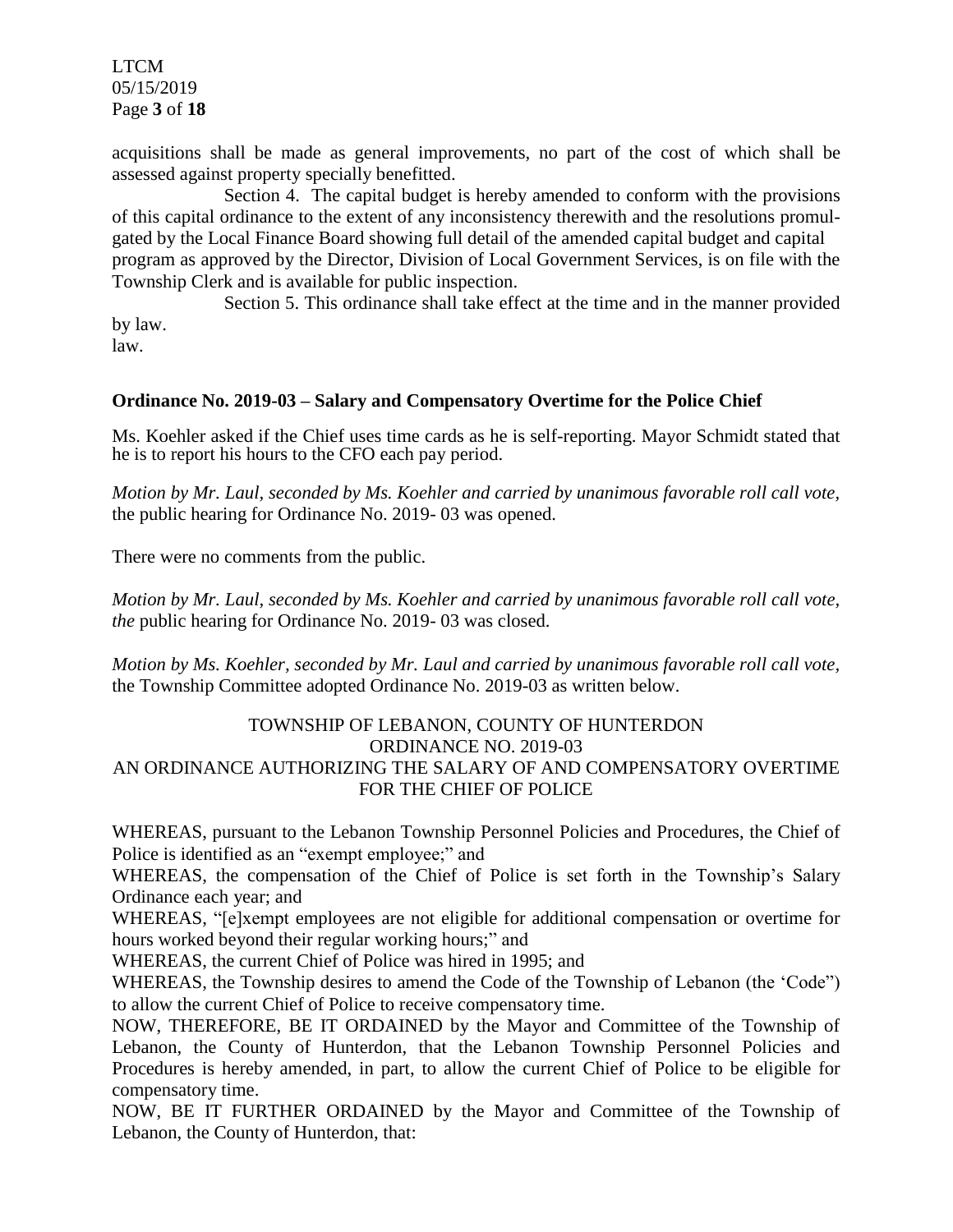### LTCM 05/15/2019 Page **4** of **18**

1. The Police Chief, shall notify the CFO by email on the final day of each pay period the total amount of any compensatory time accrued and the nature of accrual along with the use of any compensatory time within the pay period. Failure to report the accrual or use of compensatory time as set forth above shall result in the forfeiture of any omitted accrual of compensatory time unless formally approved after the fact by the Township Committee.

BE IT FURTHER ORDAINED by the Mayor and Committee of the Township of Lebanon, the County of Hunterdon, that the position of Chief of Police shall be compensated as follows:

Chief of Police \$128,825.77- for 2019

And all other terms as set forth in the Contract, copy attached hereto. The amounts set forth above shall be the minimum salary for each year, the maximum salary for each year shall be the above amounts plus the percentage raise set forth in the contract attached hereto as Exhibit  $A$ "

BE IT FURTHER ORDAINED by said Township Committee that this Ordinance shall take effect immediately after final adoption and publication in accordance with the laws of the State of New Jersey.

All Ordinances or parts of Ordinances inconsistent herewith are repealed as to such inconsistencies.

If any section, subsection, sentence, clause, phrase or portion of this Ordinance is for any reason held invalid or unconstitutional by any court of competent jurisdiction, such portion shall be deemed a separate, distinct and independent provision, and such holding shall not affect the validity of the remaining portions thereof.

## **Ordinance No. 2019-04 – Peddling and Soliciting**

*Motion by Mr. Wunder, seconded by Ms. Koehler and carried by unanimous favorable roll call*  vote, the public hearing for Ordinance No. 2019-04 was opened.

Mr. Winfried Seipel, of Berry Drive, questioned what rights the public has to refuse solicitors from coming to their door. Attorney Lyons said that the law acknowledges that people have the right to have someone knock on their door but it also provides for the Governing Body to establish a volunteer list of residents who do not wish for anyone to come to their door. The Governing Body would have to take additional action to create the list and residents would the need to "opt in" to be added to the list.

Ms. Susan Seipel informed the Committee that she had a solicitor come onto her property, he did not provide credentials and was persistent in his solicitation. Ms. Seipel feels that the solicitors should be required to show credentials. Attorney Lyons stated that the requirement will be in place once this ordinance is adopted and published.

Mr. Charlie Fortenbacker said that his daughter had the same issue yesterday, no credentials, no business cards.

*Motion by Mr. Laul, seconded by Ms. Koehler and carried by unanimous favorable roll call vote,* the public hearing for Ordinance No. 2019-04 was closed.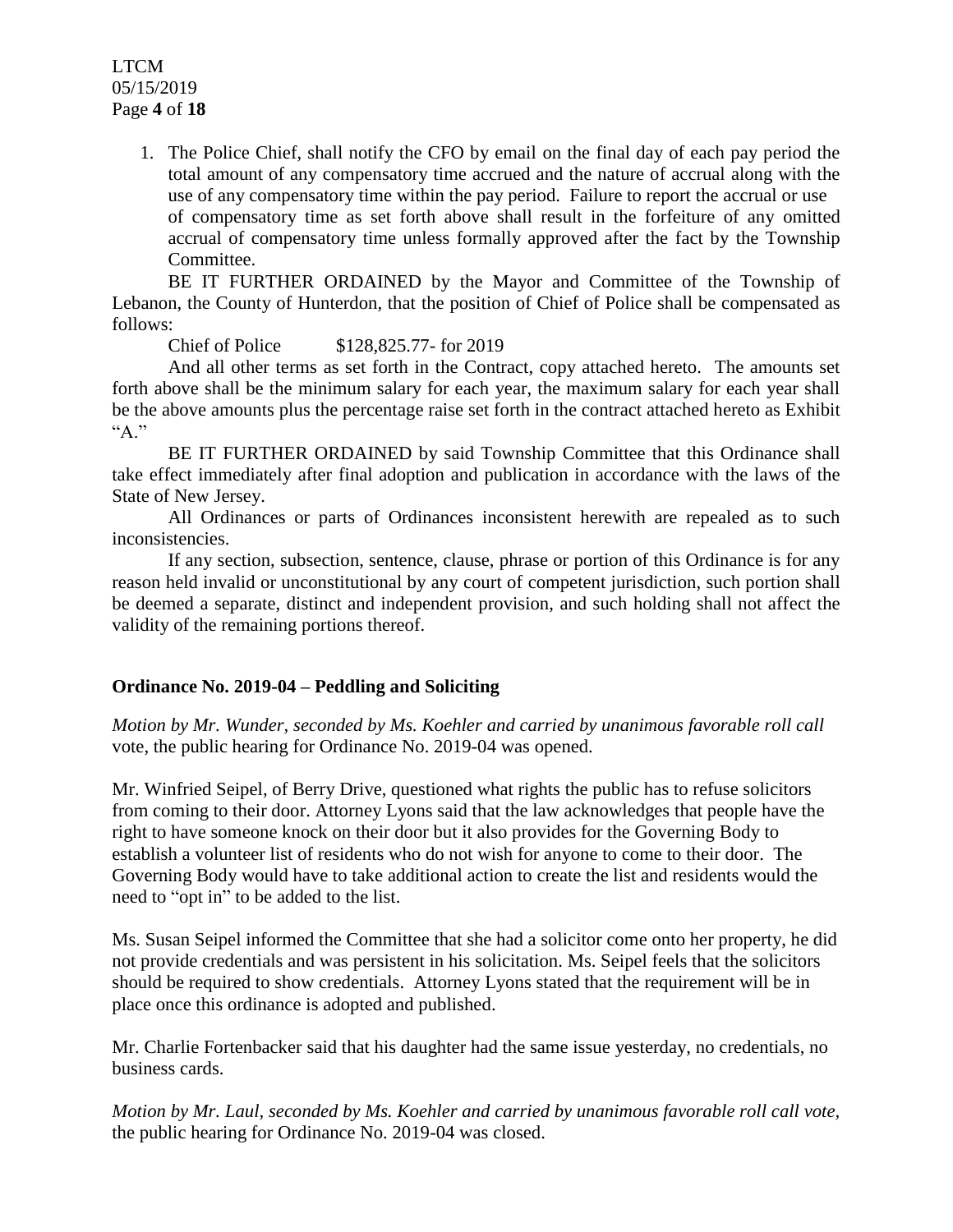LTCM 05/15/2019 Page **5** of **18**

*Motion by Ms. Koehler, seconded by Mr. Wunder and carried by unanimous favorable roll call*  vote, the Township Committee authorized that, all references to gender, be changed to gender neutral in Ordinance 2019-04.

*Motion by Mr. Laul, seconded by Mr. Wunder and carried by unanimous favorable roll call vote,*  the Township Committee authorized the removal of the strikethrough in Paragraph 274-8, Item B., on page six.

*Motion by Mr. Wunder, seconded by Ms. Koehler and carried by unanimous favorable roll call* vote, the Township Committee adopted Ordinance No. 2019-04 as written below.

#### TOWNSHIP OF LEBANON HUNTERDON COUNTY, NEW JERSEY ORDINANCE NO. 2019-04

# AN ORDINANCE AMENDING CHAPTER 274 OF THE CODE OF THE TOWNSHIP OF LEBANON REGARDING PEDDLING AND SOLICITING

WHEREAS, Chapter 274 of the Code of the Township of Lebanon regulates peddling and soliciting; and

WHEREAS, the Mayor and Committee have determined that additional regulation is needed to prevent fraud, crime, and unethical and dishonest business practices; and

WHEREAS, the Mayor and Committee have determined that regulation will promote safety of Township residents.

NOW, THEREFORE, BE IT ORDAINED by the Mayor and Committee of the Township of Lebanon that Chapter 274 of the Code of the Township of Lebanon is hereby amended as follows:

SECTION 1. Chapter 274, Article I, Peddlers and Solicitors, of the Code of the Township of Lebanon is hereby amended and supplemented as follows:

## ARTICLE I. PEDDLERS AND SOLICITORS

[§274-1. Definitions.](http://ecode360.com/print/HO1127?guid=10268475&children=true#10268477)

As used in this chapter, the following terms shall have the meanings indicated:

Merchandise

Includes all goods, wares, food, fruit, vegetables, farm products, magazines and periodicals, and all kinds of articles of personal property for domestic use and orders or contracts for services, home improvements or alterations.

## Non-Profit Organization

- A. Any organization tax exempt under  $\S501(c)(3)$  of the Internal Revenue Code;
- B. Any organization created under or otherwise subject to the provisions of Title 15A of the New Jersey Statutes;
- C. Any organization, whether or not qualified under  $\S501(c)(3)$  of the Internal Revenue Code or subject to the provisions of Title 15A of the New Jersey Statutes, whose primary purpose is to benefit the school age children of the Township, including but not limited to schools, school clubs and organizations, Cub Scouts, Boy Scouts, Brownies, Girl Scouts and similar youth groups;
- D. Any organization whose primary purpose is to advocate for religious or political causes, whether or not qualified under  $\S501(c)(3)$  of the Internal Revenue Code or subject to Title 15A of the New Jersey Statues; or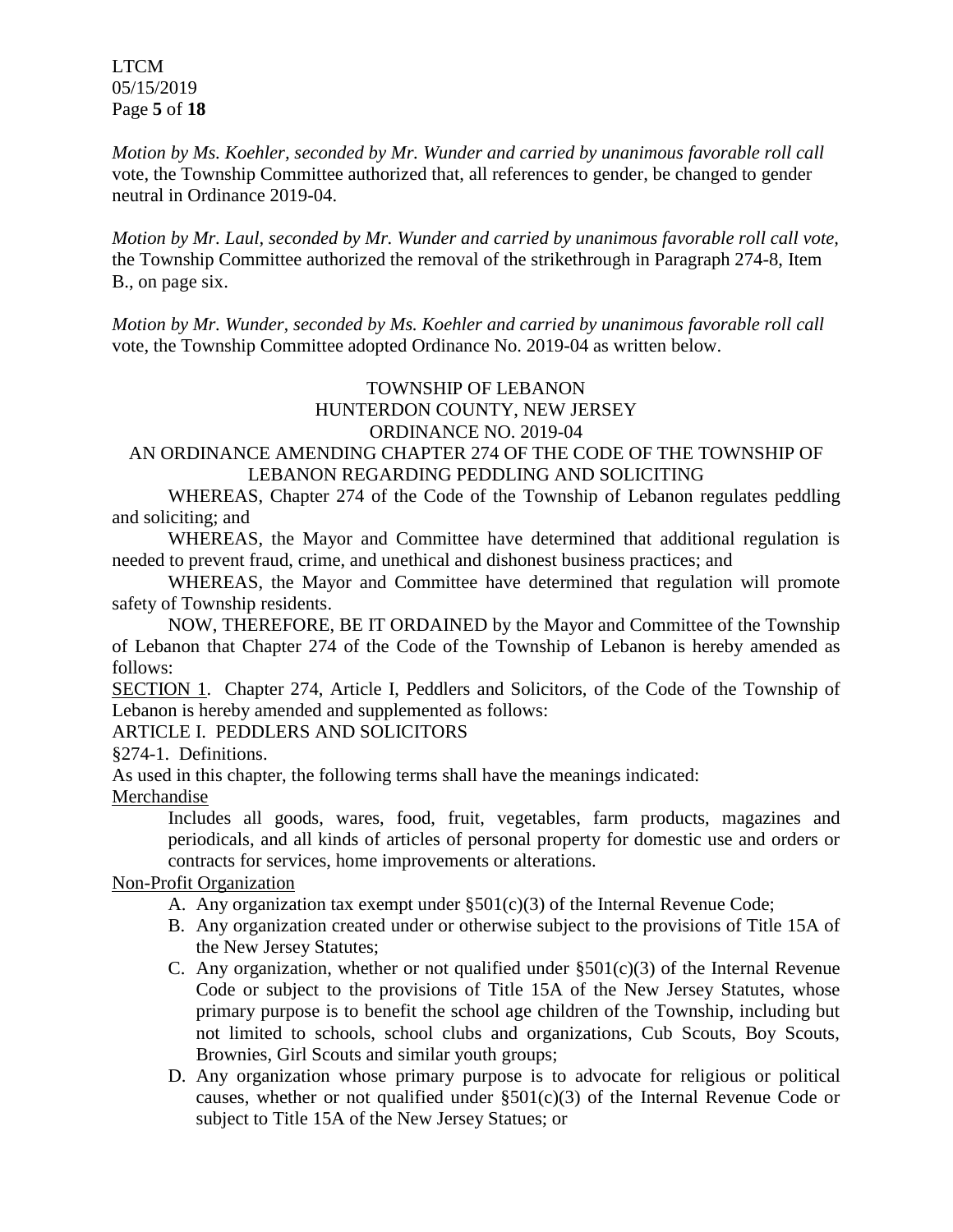### LTCM 05/15/2019 Page **6** of **18**

E. Any department within the Township's municipal governmental structure, including, but not limited to, the Police Department and any volunteer fire or first aid company that is located in, has a substantial membership from or serves the Township.

#### Peddler

Any person who goes from place to place by traveling on the streets and roads or from house to house, carrying, conveying or transporting goods, wares or merchandise for the purpose of selling and delivering them to customers. This definition shall not include integrated and commercial roadside stands.

## Solicitor

Any person who goes from place to place by traveling on the streets and roads or from house to house, taking or attempting to take orders for the sale of goods, wares and merchandise or personal property of any nature whatsoever for future delivery, or for services to be furnished or performed in the future, whether or not such person has,

carries or exposes for sale a sample of the object to be sold and whether or not they are collecting advance payments on such sales.

#### [§274-2. Purpose.](http://ecode360.com/print/HO1127?guid=10268475&children=true#10268476)

The purpose of this chapter shall be to prevent fraud, crime and unethical and dishonest business practices. The fees charged for the issuance of licenses shall not be considered revenue, but shall be charged for the purpose of covering the expense of investigation and regulating the conduct of licensees.

Nothing herein shall be construed to affect the sale of fruit, vegetables, and farm produce, such as meat poultry, butter and eggs, from premises owned, leased or controlled by the person selling the same. Additionally, nothing herein shall be construed to affect the sale of goods at a farmer's market.

## §274-3. License Required

Except as otherwise provided in this chapter, it shall be unlawful for any solicitor or peddler to sell or dispose of, or to offer to sell or dispose of, any goods, wares or merchandise, or to solicit orders for the performance of any service, within the corporate limits of the Township, without first obtaining a license in compliance with the provisions of this chapter. The license shall not be transferable from the person to whom issued to any other person. A separate license shall be obtained by a licensed solicitor or peddler for every agent or employee working for licensee.

§274-4. Exemptions and Exceptions.

The licensing requirements of this article shall not apply to the categories of persons listed in Subsections A through E below. Persons who fit into the categories described in Subsections F and G below shall present satisfactory evidence thereof and proof that they possess the proper license pursuant to N.J.S.A. 45:24-9 and 45:24-10 to the Clerk, who shall then issue a license in accordance with this article without charging a fee.

A. Any public utility or its employees subject to regulation by the State Board of Public Utility Commissioners, provided that such employees shall display identification badges or cards issued by their employer.

B. Any person engaged in the delivery of goods, wares or merchandise or other articles or things in the regular course of business to the premises of persons who had previously ordered the same or were entitled to receive the same by reason of a prior agreement.

C. Any non-profit organization as defined in §274-1 of this Chapter, including charitable and religious organizations, provided that the means of identification assigned by such organization, if any, is carried by the peddler or solicitor. If no means of identification is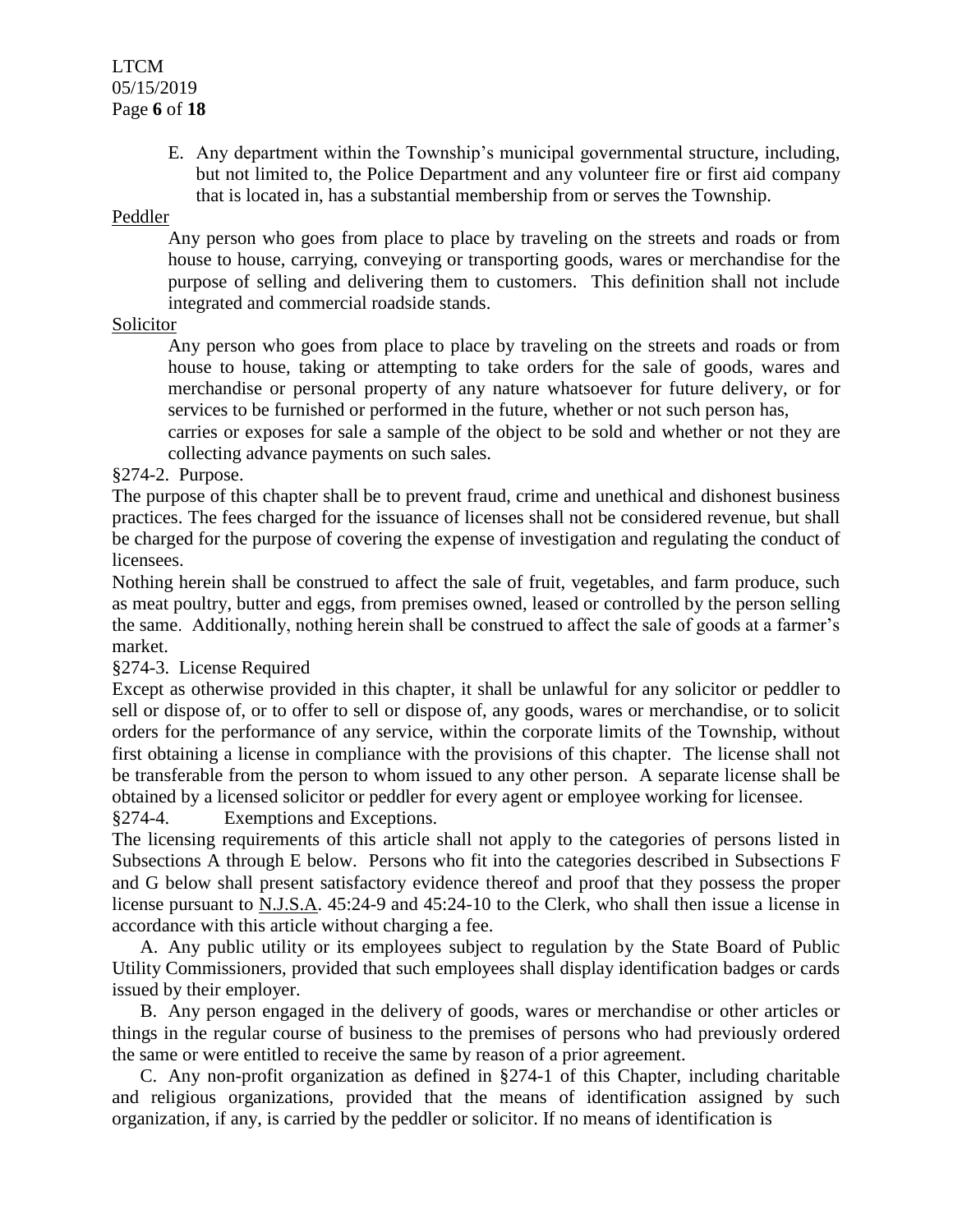LTCM 05/15/2019 Page **7** of **18**

assigned by such organization, the peddler or solicitor shall be required to carry a bona fide means of identification, including but not limited to a valid driver's license or other governmentissued identification. This exception shall include members or advocates for a non-profit organization engaging in the advocacy or non-commercial, non-for-profit causes, whether or not in connection. This exception also includes any non-profit organization that conducts sales of personal property when the proceeds are applied to the payment of expenses and to the charitable or religious purpose for which the organization exists.

D. Any person intending to distribute non-commercial or not-for-profit handbills, pamphlets, leaflets, circulars, advertisements or printed material, provided that such person carries a bona fide means of identification, including, but not limited to, a valid driver's license or other government issued identification.

E. Any person:

- 1) Campaigning for any elected public office or public question, which is to be voted upon in the Township at a general, special, primary or school board election, or in a national or State election;
- 2) Distributing handbills, pamphlets, leaflets, circulars, advertisements or printed material with respect thereto; or
- 3) Otherwise engaging in political speech, provided that such person carries a bona fide means of identification, including, but not limited to, a valid driver's license or other government issued identification.

F. Any person honorably discharged from the military services of the United States possessing a peddler's license issued in conformity with N.J.S.A. 45:24-9 and 45:24-10.

G. Any person who is an exempt fireman of a volunteer fire department as defined by N.J.S.A. 45:24-9 and 45:24-10, possessing a license in conformity with the law.

H. Any person selling fruits, vegetables, and farm produce (such as meats, poultry, butter, and eggs) from premises owned, leased, or controlled by the person selling the same.

I. Any person selling goods at a farmer's market.

J. Any person selling food from a mobile retail food establishment as defined in N.J.A.C. 8:24-1.1, et seq., including but not limited to food trucks and ice cream trucks, as long as such person is in compliance with N.J.A.C. 8:24-1.1, et seq., and the Township Code.

§274-5. Application for License.

Every applicant for a license under this chapter shall file with the Township Clerk a sworn written application, in duplicate, on a form to be furnished by the Clerk, which shall give the following information:

A. Name and description of the applicant.

B. Permanent home address and full local address of the applicant.

C. A brief statement of the nature of the business and a description of the merchandise or service to be sold.

D. If employed, the name and address of the employer, together with credentials establishing the exact relationship.

E. The length of time for which the license is desired.

F. If a vehicle is to be used, a description of the vehicle, and its license plate number, and its VIN number.

G. A driver's license or other government issued identification that is valid for the entire period for which the peddler and solicitor's license is issued.

H. The place where the goods or property to be sold or offered for sale are manufactured or produced, where the goods or property are located at the time such application is filed, and the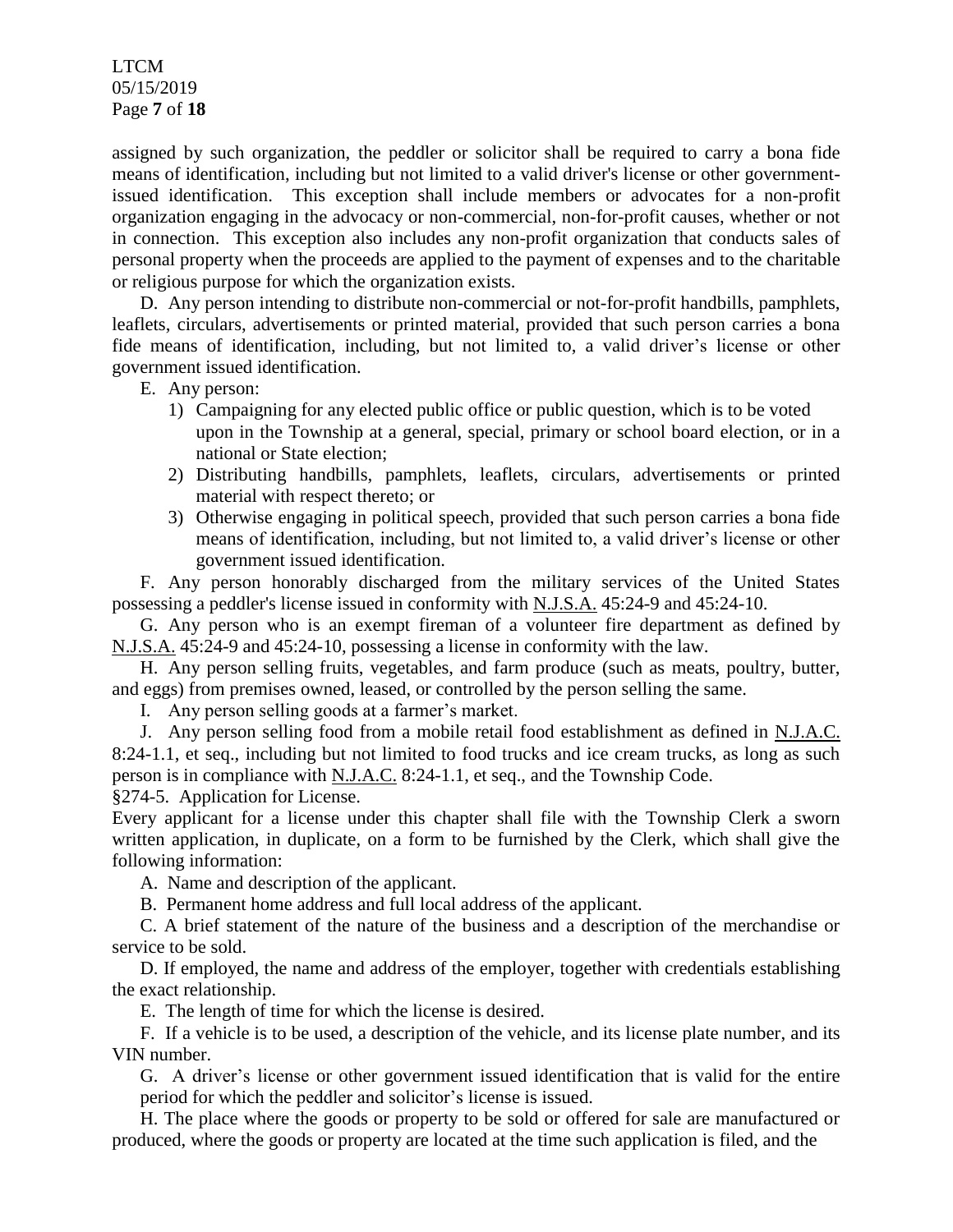LTCM 05/15/2019 Page **8** of **18**

proposed method of delivery.

I. A photograph of the applicant taken within 60 days immediately prior to the date of application, which photograph clearly shows the head and shoulders of the applicant and measures two inches by two inches.

J. A statement as to whether the applicant has been convicted of any crime, misdemeanor or violation of any municipal ordinance, the nature of the offense and the punishment or penalty assessed therefor.

§274-6. Application Fee.

At the time the application is filed, a fee in the amount of \$100 shall be paid to the Township Clerk by bank or cashier's check to cover the cost of processing the application and investigating the facts set forth therein.

§274-7. Investigation of applicant.

When the application is properly filled out and signed by the applicant, the original and duplicate shall be filed with the Township Clerk. The Clerk shall refer the original to the Chief of Police, who shall make or cause to be made such investigation of the applicant.

§274-8. Issuance of license; refusal.

A. Grounds for refusal of license.

- 1) If as a result of the investigation of the applicant's request for license is found to be unsatisfactory, the Chief of Police shall endorse on the application their disapproval and the reasons therefor and return the application to the Township Clerk, who shall notify the applicant that the application is disapproved and that no license shall be issued. Any determination by the Chief of Police that an application is unsatisfactory shall be based on one or more of the following findings with respect to the applicant:
	- a. Conviction of a crime involving moral turpitude, including but not limited to theft, fraud, aggravated assault, and sexual offenses.
	- b. Prior violation of a peddling or soliciting ordinance.
	- c. Previous fraudulent acts or conduct.
	- d. Record of breaches of solicited contracts.
- 2) In the absence of any such finding, the Chief of Police shall find the application satisfactory. The Chief shall complete the review of this process within ten (10) days for an applicant.

B. If as a result of the applicants are found to be satisfactory, the Chief of Police shall endorse on the application their approval, and return the application to the Township Clerk, who shall issue the license to the applicant. The license shall contain the signature of the Township Clerk and show the name, address and photograph of the licensee, the class of license issued, the kind of goods or services to be sold, the date of issuance, the length of time the license shall be operative and the license number and other identifying description of any vehicle used in the peddling or soliciting activity licensed.

C. The Township Clerk shall issue to each licensee at the time of delivery of the license a badge which shall show the nature of the license, the period for which the license is issued and the number of the license in letters and figures easily discernible from a distance of 10 feet. During the time the licensee is engaged in peddling or soliciting, the badge shall be worn constantly by licensee on the front of licensee outer garment in such a way as to be visible to a person facing licensee.

§274-9. Duties of licensee.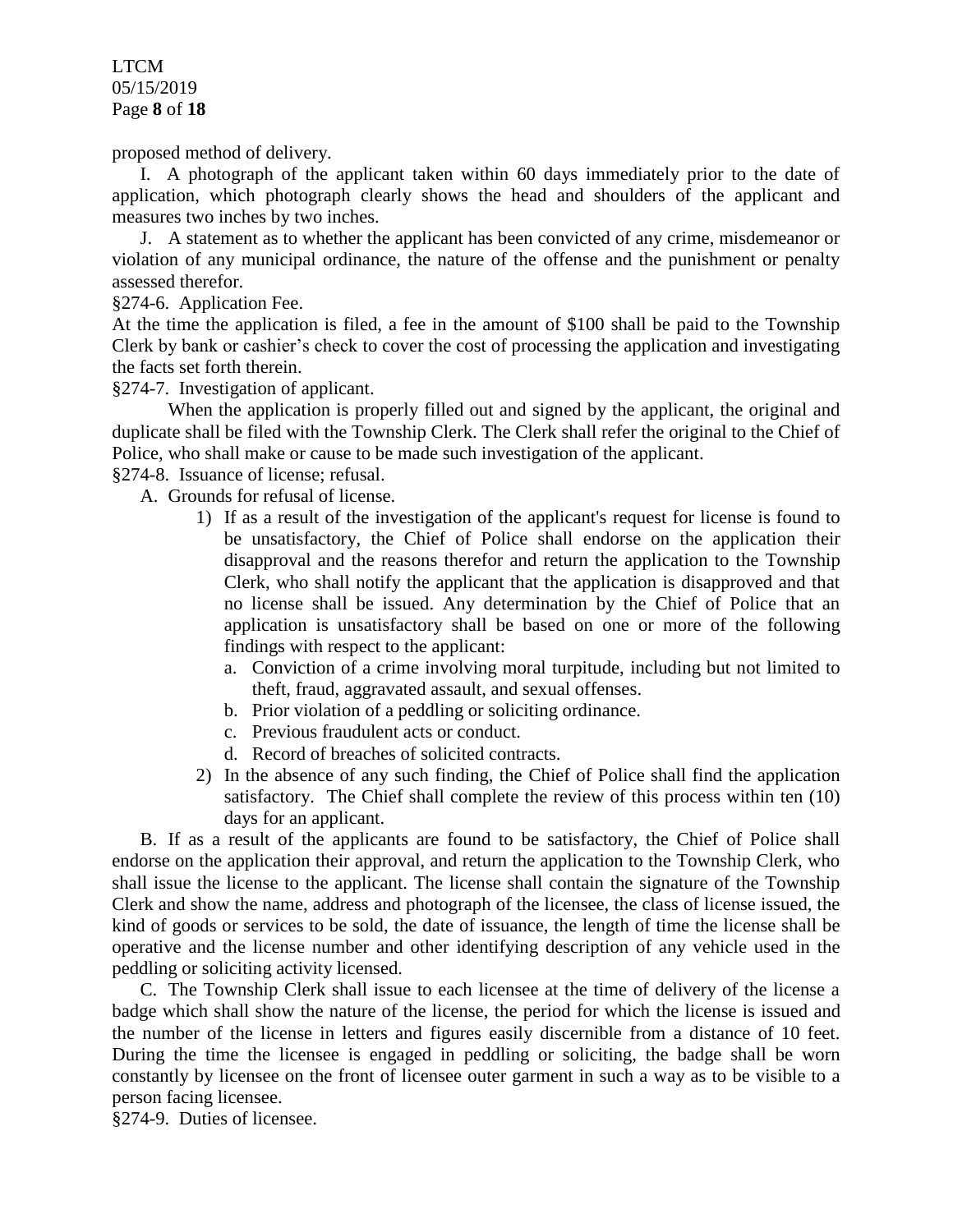LTCM 05/15/2019 Page **9** of **18**

Every holder of a peddler's or solicitor's license issued by the Township Clerk under the authority of this chapter or by the clerk of the county under the authority of N.J.S.A. 45:24-9 shall be required to carry the license with licensee while engaged within the Township in the business or activity licensed. The licensee shall produce the license at the request of any official resident of the Township with whom they wish to conduct business or activity. Every peddler or solicitor, shall restrict their selling or soliciting activity within the Township to the hours between 8:00 a.m. and 9:00 p.m. Licensees and every person referred to in §274-4A on each day of such activity shall notify the police officer on duty immediately before commencing his selling or soliciting activity. If soliciting activities will be conducted on consecutive days, notification need only be made on the first day of such activity and the licensee shall notify the police officer of the length of the soliciting period. Notification shall include a statement as to the general area of the Township in which the licensee, as well as every person referred to in § 274-4A, intends to conduct or has conducted the activity.

§274-10. Prohibitions.

It shall be unlawful for a peddler or solicitor to:

A. Attempt to peddle or distribute merchandise or printed material, or solicit funds or canvass for information, without first having identified themselves as a peddler, solicitor, transient merchant, or canvasser registered with the municipality and displaying the licensed issued therefor.

B. Call attention to their business or to their merchandise by crying out, blowing a horn, ringing a bell, other than the doorbell to a building, or any other loud or unusual noise prohibited by the Township Code.

C. Conduct or attempt to conduct their business at any residence or on any property on which is posted a sign expressly prohibiting the activity.

D. Refuse to leave a private dwelling or property after having been once requested to do so by the owner or occupant thereof.

E. Distribute obscene merchandise or printed material, printed material that advocates unlawful conduct.

F. Litter the streets, public places, or other property within the Township with any merchandise or printed material.

§274-11. Enforcement; Violations and Penalties

A. It shall be the duty of any police officer of the Township to enforce the provisions of this chapter and to require any person seen peddling or soliciting who is not known by the officer to be duly licensed, to produce their peddler's or solicitor's license.

B. Any person convicted of violating the provisions of this chapter shall be subject to the penalties set forth in Section 1-15 of the Township Code.

§274-12. Record of licenses.

The Township Clerk shall maintain a record of all licenses issued under the provisions of this chapter and record therein all convictions for violations and other pertinent circumstances and incidents reported by the Chief of Police.

§274-13 Revocation of license.

A. Licenses issued under the provisions of this chapter may be revoked by the Chief of Police upon notice to the licensee to the addressed listed on licensee's application for any of the following causes:

1) Fraud, misrepresentation or false statement contained in the application for license.

2) Fraud, misrepresentation or false statement by the licensee in the course of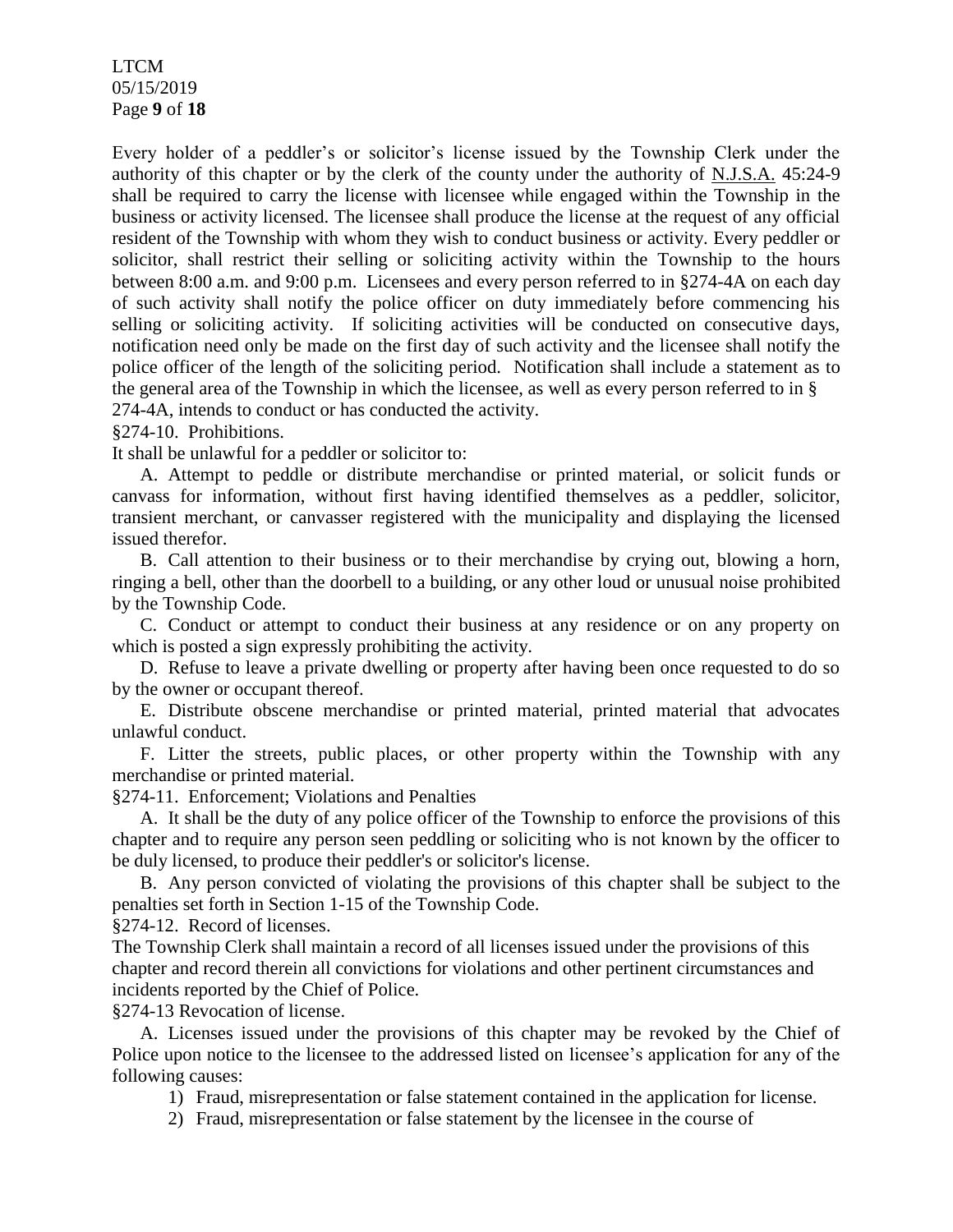conducting the business licensed.

- 3) Any violation of this chapter.
- 4) Conviction of any crime involving theft, dishonesty or violence or the threat of violence.
- 5) Conducting the business licensed in an unlawful manner or in such a manner as to constitute a breach of the peace or a menace to the health, safety or general welfare of the public.

B. Notice of revocation shall be communicated to licensee by telephone and regular mail at the telephone number and address set forth on licensee's application. If the licensee requests a hearing pursuant to §274-14, notice of hearing shall be given in writing setting forth the specific grounds of complaint and the time and place of hearing. Such notice shall be sent by regular and certified mail to the licensee at his last known address at least five days prior to the date set for the hearing.

§274-14. Appeals to Township Committee.

Any person aggrieved by the action of the Chief of Police or of the Township Clerk in the denial or revocation of a license shall have the right of appeal to the Township Committee. The appeal shall be taken by filing with the Township Committee, within 14 days after the notice of the action complained of has been mailed to the person's last known address, a written statement setting forth fully the grounds for the appeal. The Township Committee shall set a time and place for hearing of the appeal, and notice of the hearing shall be given to the applicant in the same manner as provided in § 274-13. The decision of the Township Committee shall be final. §274-15. Expiration and renewal of license.

All licenses issued under the provisions of this chapter shall expire on December 31 of the calendar year in which they are issued. Any license may be renewed without payment of an additional registration fee upon submission by the licensee of a new application in conformity with the requirements of § 274-5 or, in lieu thereof, a sworn statement in writing setting forth all changes in the information contained in the application for the expired license which are necessary to bring the application completely up to date. A new application or statement in lieu thereof shall be subject to the provisions and standards set forth in § 274-5.

§274-16. (Reserved)

SECTION 2. All Ordinances or parts of Ordinances inconsistent herewith are repealed as to such inconsistencies.

SECTION 3. If any section, subsection, sentence, clause, phrase or portion of this Ordinance is for any reason held invalid or unconstitutional by any court of competent jurisdiction, such portion shall be deemed a separate, distinct and independent provision, and such holding shall not affect the validity of the remaining portions thereof.

SECTION 4. Any ordinance inconsistent with the terms of this Ordinance is hereby repealed.

SECTION 5. This Ordinance shall take effect upon final passage and publication according to law.

## **RESOLUTIONS**

# **Resolution No. 52-2019 - Opposing Gov. Murphy's State Education Aid Cuts**

*Motion by Ms. Koehler, seconded by Mr. Laul carried by unanimous favorable roll call vote, the* Township Committee approved Resolution No. 52-2019 as written below.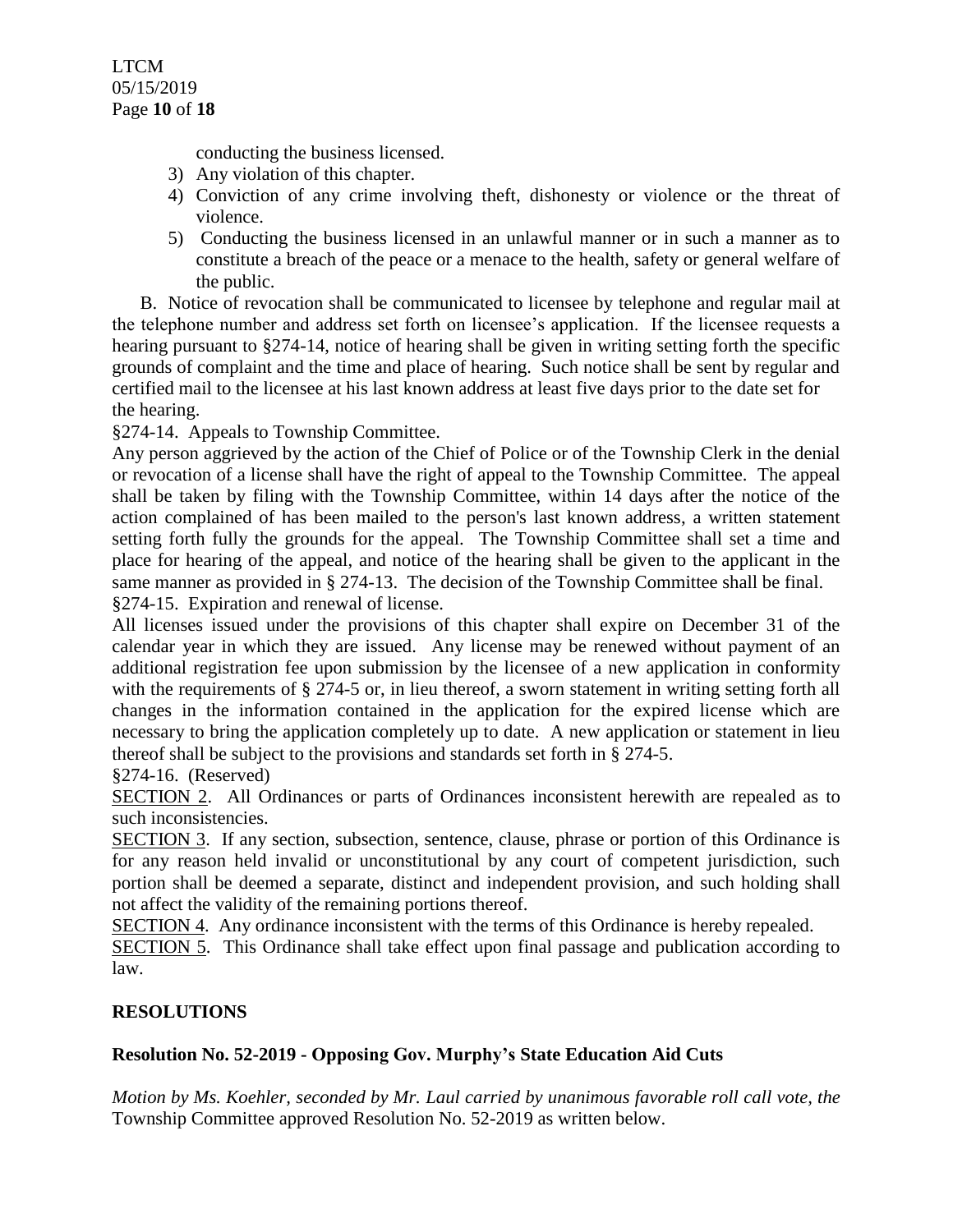## **TOWNSHIP OF LEBANON COUNTY OF HUNTERDON STATE OF NEW JERSEY RESOLUTION NO. 52-2019**

### **RESOLUTION OPPOSING GOVERNOR MURPHY'S EDUCATION FUNDING CUTS TO LEBANON TOWNSHIP LOCAL AND REGIONAL SCHOOL SYSTEMS**

WHEREAS, Governor Phil Murphy's Administration has recently published its proposed funding numbers for every school district in the State of New Jersey for the 2019-2020 school year; and

WHEREAS, despite Governor Murphy touting an overall proposed 2.43 percent increase in state-wide education spending, the Governor's proposed education budget will cut state funding to 197 school districts across New Jersey, including 19 school districts in Hunterdon County; and WHEREAS, the proposed cuts in educational aid to the Hunterdon County school districts amount to a net reduction of \$2,114,349 in state educational funding; and

WHEREAS, the Lebanon Township local school district and the North Hunterdon-Voorhees regional school district are impacted by the proposed cuts which include a 9.36 percent (\$213,844) reduction in state funding to the Lebanon Township local school district and a 3.68 percent (\$200,892) reduction in state funding to the North Hunterdon-Voorhees regional school district; and

WHEREAS, more than 72 percent of Lebanon Township property taxes are already applied towards school funding and the substantial loss in state educational aid for Lebanon Township is predicted to continue for the next six years; and

WHEREAS, it will be an increasing challenge for the school administration to plan for short- and long-term sustainability as maintaining an adequate fund balance becomes difficult, especially with a predicted \$1.1MM decrease in state educational funding over the next six years; and WHEREAS, short- and long-term sustainability for Lebanon Township schools include such critical items as support services for students, building maintenance and facilities upgrades that include security enhancements and IT; and

WHEREAS, many Hunterdon County school districts, including the Lebanon Township local district and North Hunterdon-Voorhees regional school district already receive a diminished level of state educational funding as compared to other school districts throughout New Jersey; and

WHEREAS, the severe cuts sought by the Murphy Administration in state educational funding will have a negative impact on the quality of education that Lebanon Township students receive including the "social and emotional learning" initiative proposed by the state; and

WHEREAS, Lebanon Township students are just as deserving of a quality educational experience as compared to their peers across the state; and

WHEREAS, the Governor's proposed education cuts will accelerate increasing property taxes on already overburdened residents in Lebanon Township, other Hunterdon County municipalities and across the 178 additional school districts affected; and

WHEREAS, the biggest impact of the increase in Lebanon Township property taxes will be on residents with middle to lower incomes who are least able to absorb the increases; and

WHEREAS, this is a budget proposal and there is still time for the Murphy Administration to reexamine the local impacts of its policy decision including seeking information from local policy makers, Board of Education, teachers and ultimately the students impacted by these proposed budget cuts.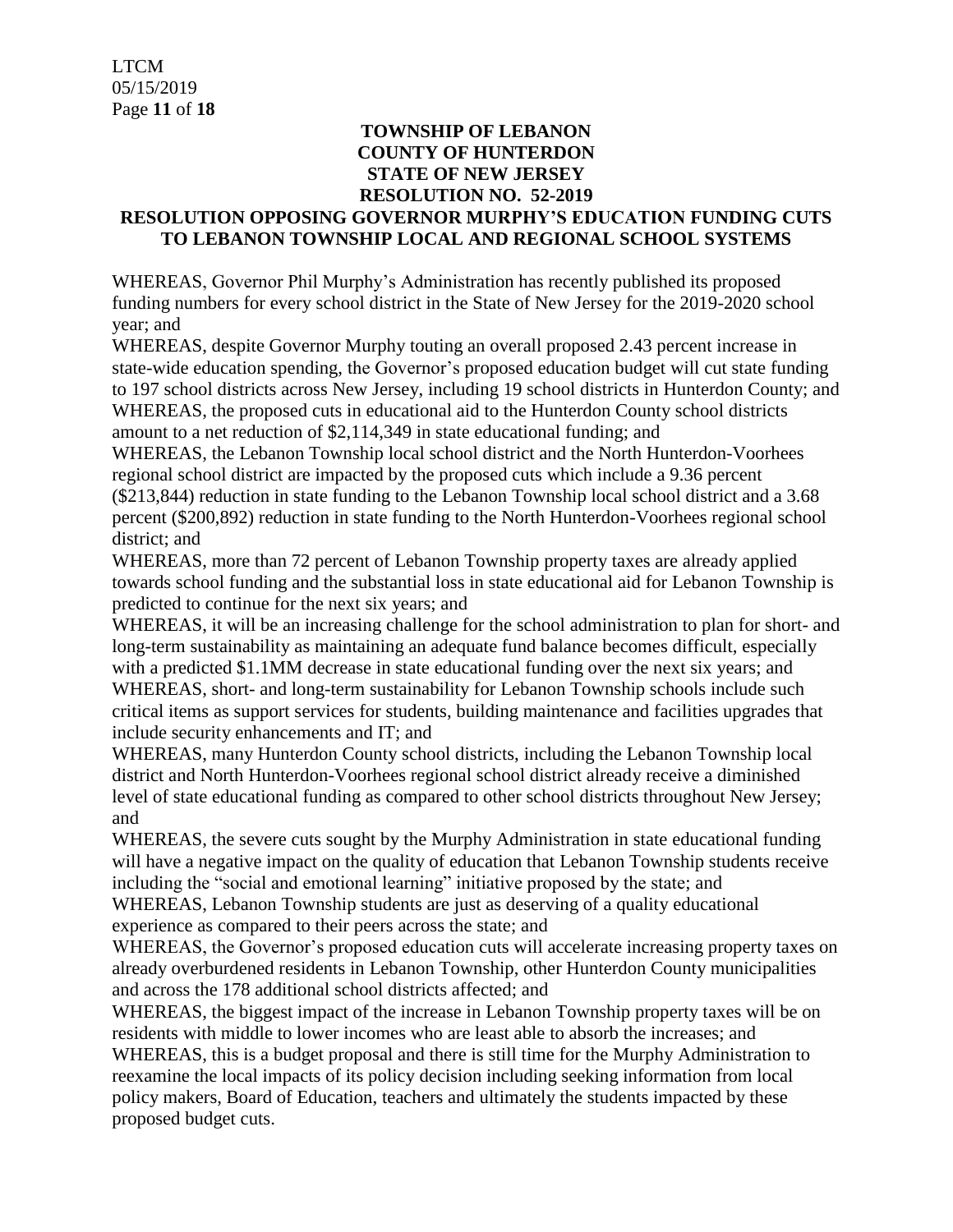LTCM 05/15/2019 Page **12** of **18**

NOW THEREFORE BE IT RESOLVED, that the Township Committee of the Township of Lebanon, Hunterdon County, wishes to express its disapproval of the Murphy Administration's proposed education cuts to the Lebanon Township local and regional school system along with other districts across the State of New Jersey; and

BE IT FURTHER RESOLVED, that the Township Committee of the Township of Lebanon, Hunterdon County, New Jersey calls upon Governor Murphy to immediately direct his Secretary of Education and State Treasurer to reverse the proposed cuts in state educational funding; and BE IT FURTHER RESOLVED, that copies of this resolution will be sent to Governor Phil Murphy; State Senate President Stephen Sweeney; Assembly Speaker Craig Coughlin; Senate Minority Leader Tom Kean, Jr.; Assembly Minority Leader Jon Bramnick; Senator Michael J. Doherty; Senator Kip Bateman, Senator Shirley K. Turner; Assemblyman John DiMaio; Assemblyman Erik Peterson; Assemblyman Roy Freiman; Assemblyman Andrew Zwicker; Assemblywoman Verline Reynolds-Jackson; and Assemblyman Anthony S. Verrelli.

### **Resolution No. 53-2019 – Museum Grant Application**

*Motion by Mr. Laul, seconded by Mr. McKee carried by unanimous favorable roll call vote, the* Township Committee approved Resolution No. 53-2019 as written below.

## **TOWNSHIP OF LEBANON COUNTY OF HUNTERDON STATE OF NEW JERSEY RESOLUTION NO. 53-2019 SUPPORTING AND AUTHORIZING APPLICATION FOR NEW JERSEY COUNCIL FOR THE HUMANITIES INCUBATION GRANT FOR ORAL HISTORY PRESERVATION PLANNING**

WHEREAS, the Township of Lebanon Historians have collected more than forty audio and video recordings of oral histories presented by senior residents over the past decades; and WHEREAS, the oral histories tell the story of the Township's culture and development including farming life, local trades and industrial careers and the evolution of the school system over the past century with second-hand accounts ranging back to the late 1800s; and

WHEREAS, the histories have been recorded on a variety of formats from cassette tapes through digital videos, which are not easily accessed nor indexed; and

WHEREAS, the Township of Lebanon maintains a Museum with a staff of Curators as keepers of knowledge and cultural resources with a mandate to make history accessible and available to the public; and

WHEREAS, public accessibility of the oral histories through the Internet with indexing functionality would enrich the lives of Township residents as well as residents of New Jersey and beyond; and

WHEREAS, an Incubation Grant from the New Jersey Council for the Humanities would fund the development of a plan to preserve, index, and make the oral histories widely available to the public.

NOW, THEREFORE, BE IT RESOLVED, by the Mayor and Committee of the Township of Lebanon, in the County of Hunterdon, that up to \$5,000 of funding be applied for from the New Jersey Council of the Humanities as an Incubation Grant for Oral History Preservation planning and that the Mayor is hereby authorized to execute the documents for such application.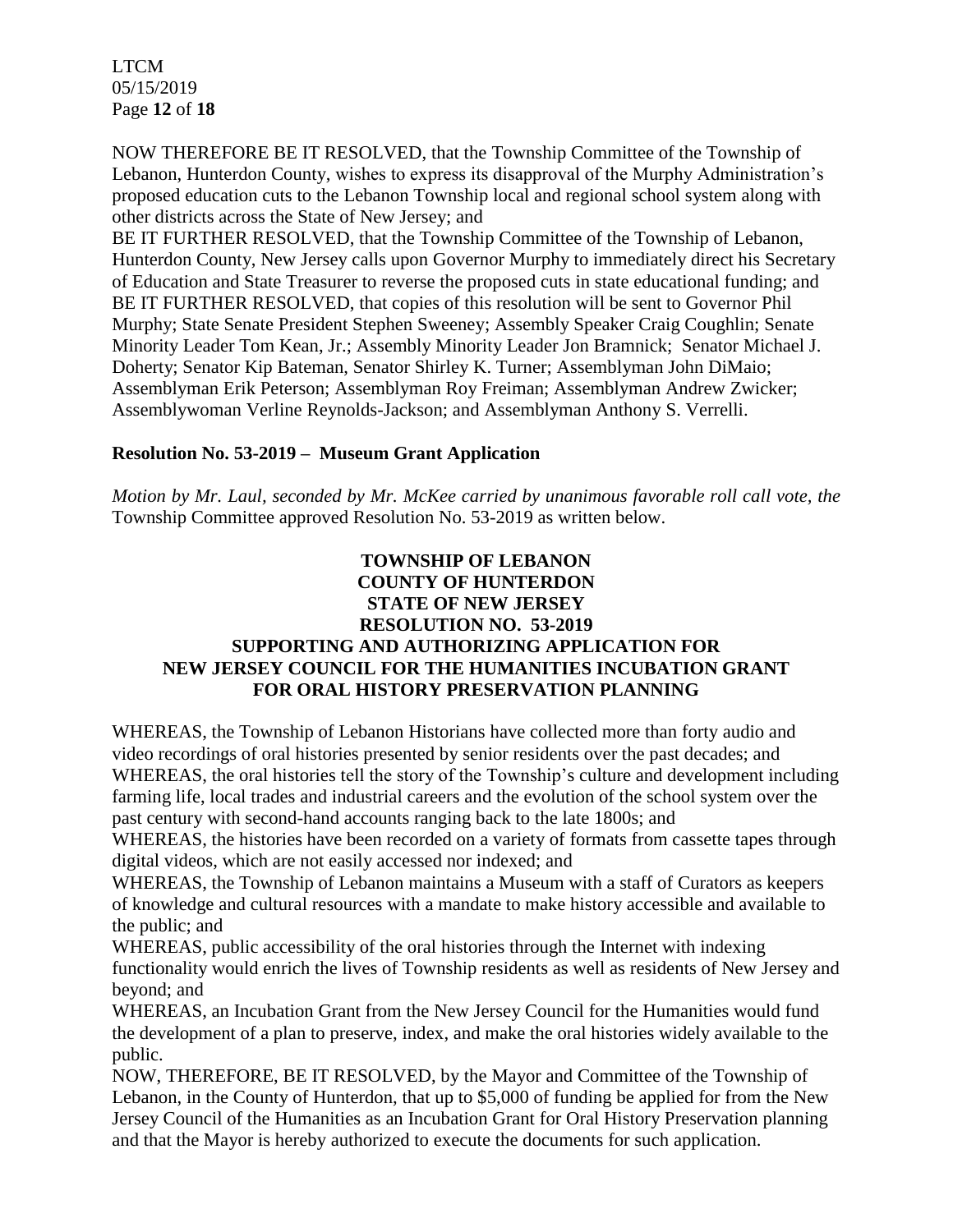LTCM 05/15/2019 Page **13** of **18**

## **OLD BUSINESS**

### **Patricia Schriver Stage Committee Update**

Mr. Eric Petrik and Ms. Doreen Bleck provided copies of the preliminary sketches for the stage and a rough drawing of the park. The Stage Committee feels that the best location for the stage will be where the volleyball courts are currently located. They would like to relocate the courts to in front of the concession stand, toward the road and just past the septic field. Ms. Bleck said that she met with Mr. Adam Ambielli, who installed the existing volleyball courts, and he has offered to move the courts to the new location and fill in the old courts.

Mr. Petrik gave the Committee an overview of the stage plans. The ground will need to be built up behind and along the side of the stage to avoid the need for a railing.

The Committee discussed having the Township Engineer mark out the septic field and the location where the stage will be placed. Once the Architect has prepared the buildable drawings a job site meeting can be scheduled with the Engineer and Architect.

*Motion by Mr. Wunder, seconded by Mr. McKee carried by unanimous favorable roll call vote,* the Township Committee authorized the Township Engineer to mark out the septic system, the new location for the volleyball courts and to conduct a preliminary review of stage area. The Engineer is to report back to the Committee if any issues are found.

Mayor Schmidt will coordinate discussions between the Engineer Risse and Mr. Petrik.

## **DPW Mechanic's Bay Floor Bids**

At 10:00 a.m. on April 30, 2019, bids were opened for the repairs to the DPW Mechanics Bay Floor. One bid was received from William Kohl Construction in the amount of \$97,200.00. The Committee discussed the bid and determined that it substantially exceeds the cost estimate.

*Motion by Ms. Koehler, seconded by Mr. McKee carried by unanimous favorable roll call vote,* the Township Committee rejected the bid submitted by William Kohl Construction in the amount of \$97,200.00, as it substantially exceeds the cost estimate.

*Motion by Ms. Koehler, seconded by Mr. Laul and carried by favorable roll call vote, the* Township Committee authorized the rebidding of the Mechanics Bay Floor project with the current specifications. AYES: Laul, Koehler, Schmidt NAYS: Wunder, McKee

## **Road Material Bids**

At 10:00 a.m., on April 30, 2019, bids were opened for 2019 Road Materials. Two bids were received: Tilcon New York - Top Mix at \$67.45 per ton and Base Mix at \$64.70 per ton. Stavola Asphalt - Top mix at \$70.00 per ton and Base Mix at \$68.00 per ton.

The Township is currently paying \$59.50 per ton through the 2018 awarded contract.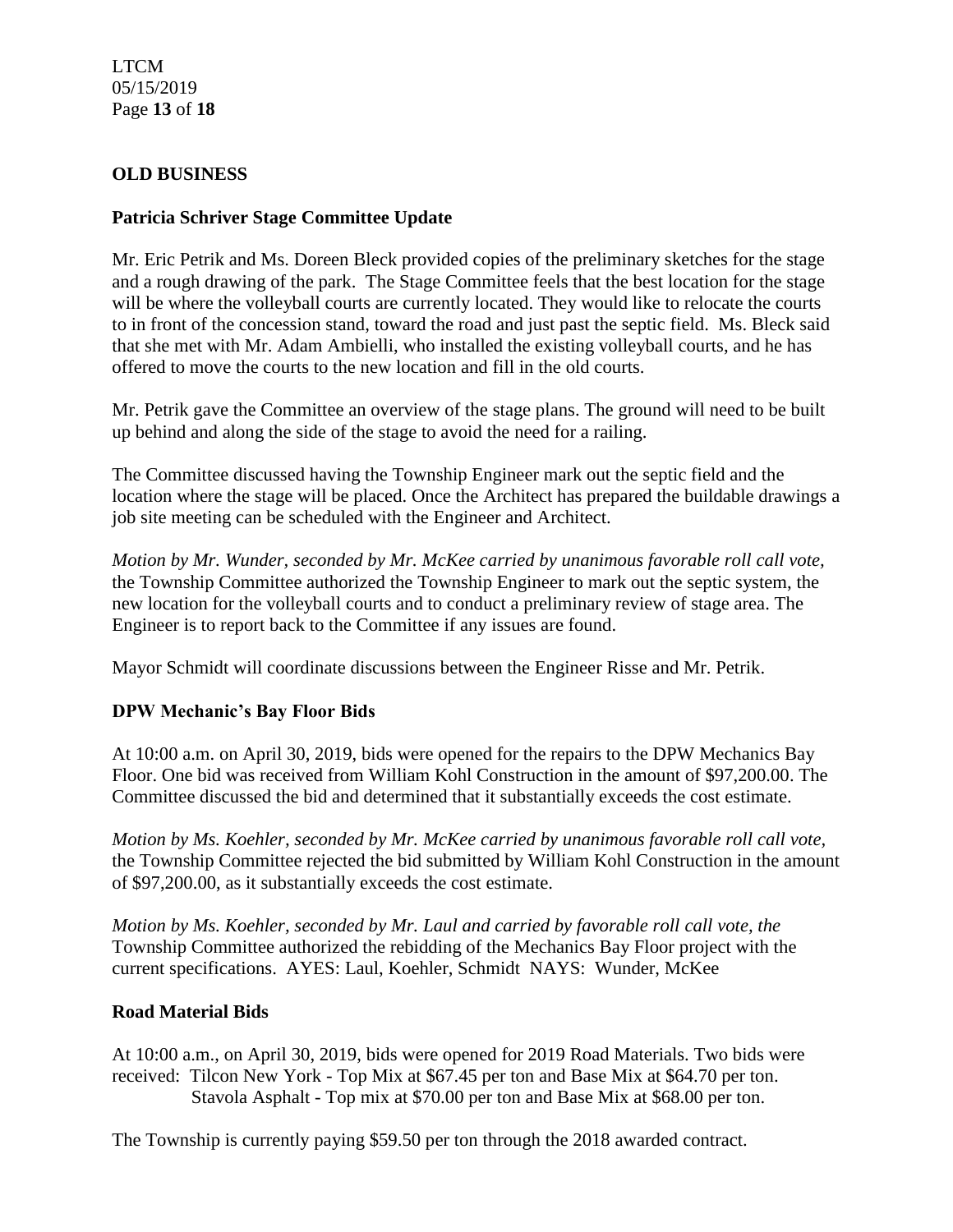### LTCM 05/15/2019 Page **14** of **18**

The lowest of the two bids received substantially exceeds the estimated cost of the materials.

*Motion by Mr. Laul, seconded by Ms. Koehler and carried by unanimous favorable roll call vote,* the Township Committee rejected the two bids received from Tilcon New York - Top Mix at \$67.45 per ton/Base Mix at \$64.70 per ton and Stavola Asphalt - Top Mix at \$70.00 per ton/Base mix at \$68.00 per ton, as they substantially exceed the estimated cost of the materials.

*Motion by Mr. Laul, seconded by Ms. Koehler and carried by unanimous favorable roll call vote,* the Township Committee authorized the DPW Manager to readvertise for the 2019 Road Materials with the same specifications.

## **Readvertise for Summer Help**

There were no applications received for the DPW Seasonal Employee positions. The DPW Manager is requesting to readvertise for the 2 positions.

*Motion by Ms. Koehler, seconded by Mr. Wunder and carried by unanimous favorable roll call*  vote, the Township Committee authorized the readvertising of an employment ad seeking 2 DPW Seasonal Employees, with an expiration date of July 30, 2019; however, a qualified applicant(s), up to 2, can be hired prior to that date.

## **Municipal Doors**

Mayor Schmidt stated that the Municipal Office doors are due to be delivered on Monday, May 20, 2019. The contractor is ready to begin work that day also.

## **Township Volunteer and Employee Appreciation Event**

Mr. Laul stated that 94 people will be attending the Appreciation Event to be held this coming Saturday, May 18, 2019.

## **NEW BUSINESS**

## **DPW Manager Request to Purchase a Trailer**

The DPW Manager has requested to purchase a 2019 Air Tow Trailer to replace a 1980 tilt trailer. He received two quotes, one from Rock Line Products Inc., in the amount of \$15,168.00 and one from Quality Trailers at \$16,568.00. The CFO has certified that funds are available in the Capital Budget for the purchase. Mr. Gabriel recommended purchasing the trailer through Rock Line Products Inc. for \$15,168.00.

*Motion by Mr. Wunder, seconded by Ms. Koehler and carried by unanimous favorable roll call*  vote, the Township Committee approved the DPW Manager's request to purchase an Air Tow Trailer, from Rock Line Products, Inc., in the amount of \$15,158.00.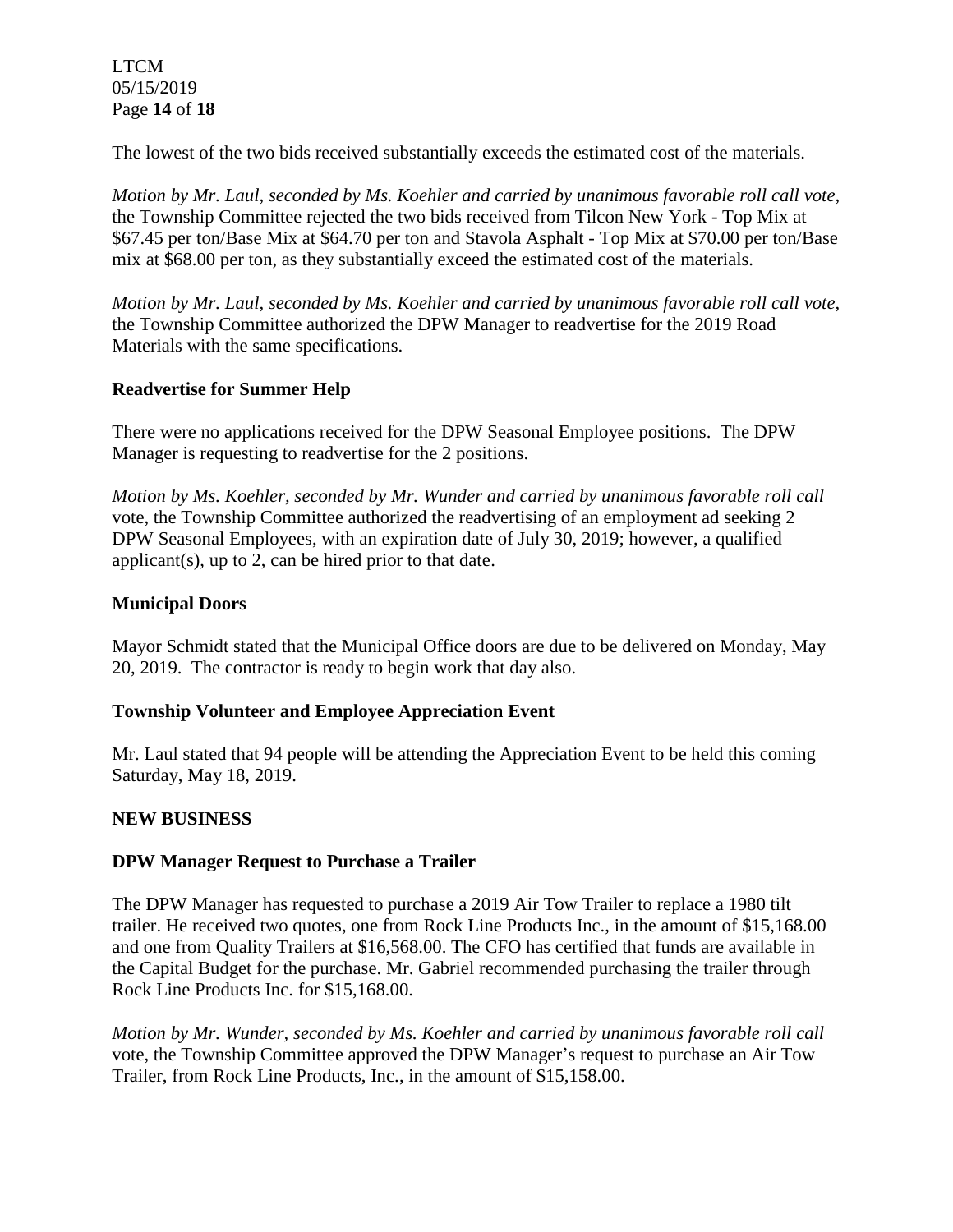LTCM 05/15/2019 Page **15** of **18**

### **Stop the Soot Grant**

Mayor Schmidt stated that an application has been submitted to the NJDEP for the Stop the Soot Grant. Verbal approval was granted for 30% of the purchase price of a new backhoe. The Township is required to render the current backhoe inoperable in order to comply with the grant requirements. A new backhoe cannot be ordered until the contract paperwork is received from the State, which will most likely be in a few weeks.

### **DPW Manager Request to Purchase Backhoe**

The DPW Manager is requesting to purchase a new John Deere Backhoe to replace the 1994 Ford 555 which has 6579 hours on it. The backhoe would be purchased under the Source Well Contract # 032515-JDC and through Jesco Equipment. The price of the Backhoe is \$110,409.76.

*Motion by Ms. Koehler, seconded by Mr. Laul carried by unanimous favorable roll call vote, the* Township Committee approved the purchase of a John Deere Backhoe, through Jesco Equipment, at a cost of \$110,409.79. The purchase is under Source Well Contract # 032515-JDC and will be purchased in coordination with the timing of the Stop the Soot Grant.

### **Fire Department Request for Annual Donation**

*Motion by Mr. Wunder, seconded by Ms. Koehler and carried by unanimous favorable roll call*  vote, the Township Committee approved the request of the Fire Department for their annual donation of \$80,000.

## **PRESENTATION OF VOUCHERS**

Committee Members provided a description of vouchers exceeding \$1000.00.

*Motion by Ms. Koehler, seconded by Mr. Laul and carried by unanimous favorable roll call*  vote, the Township Committee approved the May 15, 2019 bill list in the amount of \$ 59,692.67.

#### **CORRESPONDENCE**

- a. Recreation Commission April 4, 2019 Meeting Minutes (With details of upcoming events)
- b. Volunteers of Fatima May 25, 26, 27 of 2019 Walk
- c. Tax Collector's Report for April 2019
- d. Museum Curator's May 15, 2019 Report

## **PUBLIC COMMENTS**

*Motion by Ms. Koehler, seconded by Mr. Laul and carried by unanimous favorable roll call vote,* the Township Committee opened the Public Comment portion of the meeting at 8:14 p.m.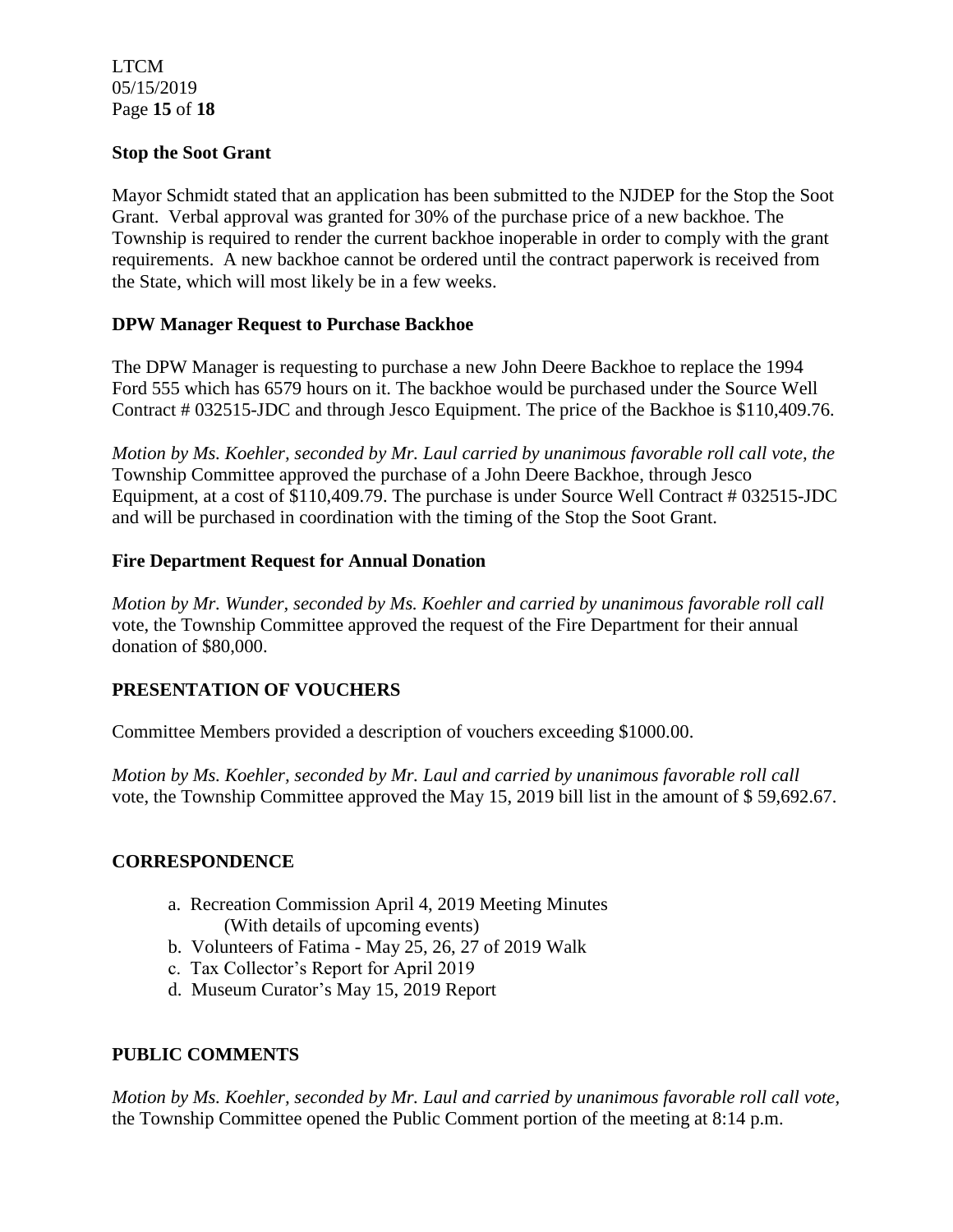LTCM 05/15/2019 Page **16** of **18**

Mr. Charlie Fortenbacker thanked DPW Manager Gabriel for taking care of the root problem in the Park. Mr. Fortenbacker also thanked Mr. Wunder for pumping the septic tank in the Park, free of charge.

Mr. Fortenbacker informed the Committee of a problem he is having with a neighbor accumulating junk and wanted to know if there is any recourse.

*Motion by Mr. McKee, seconded by Ms. Koehler and carried by unanimous favorable roll call*  vote, the Township Committee congratulated Assemblyman John DiMaio on the birth of his grandson Wyatt.

*Motion by Mr. Wunder, seconded by Ms. Koehler and carried by unanimous favorable roll call*  vote, the Township Committee closed the public comment portion of the meeting at 8:23 p.m.

# **EXECUTIVE SESSION - Resolution No. 54-2019**

*Motion by Ms. Koehler, seconded by Mr. Laul and carried by unanimous favorable roll call vote,* the Township Committee approved Resolution No. 54 -2019 and convened in executive session at 8:24 p.m. Potential action will be taken on the Police Chief contract.

> TOWNSHIP OF LEBANON COUNTY OF HUNTERDON STATE OF NEW JERSEY RESOLUTION NO. 54-2019

## RESOLUTION AUTHORIZING EXECUTIVE SESSION

WHEREAS, the Open Public Meetings Act; *N.J.S.A.* 10:4-6 *et seq*., declares it to be the public policy of the State to insure the right of citizens to have adequate advance notice of and the right to attend meetings of public bodies at which business affecting the public is discussed or acted upon; and

WHEREAS, the Open Public Meetings Act also recognizes exceptions to the right of the public to attend portions of such meetings; and

WHEREAS, the Mayor and Committee find it necessary to conduct an executive session closed to the public as permitted by the *N.J.S.A*. 40:4-12; and

WHEREAS, the Mayor and Committee will reconvene in public session at the conclusion of the executive session;

NOW, THEREFORE, BE IT RESOLVED by the Mayor and Committee of the Township of Lebanon, County of Hunterdon, State of New Jersey that they will conduct an executive

session to discuss the following topic(s) as permitted by *N.J.S.A*. 40:4-12:

\_\_\_\_\_\_A matter which Federal Law, State Statute or Rule of Court requires be kept confidential or excluded from discussion in public (Provision relied upon:

\_\_\_\_\_\_\_\_\_\_\_\_\_\_\_\_\_\_\_\_\_\_\_\_\_\_\_\_\_\_\_\_\_\_\_\_\_\_\_\_\_\_\_\_\_\_\_\_\_\_\_);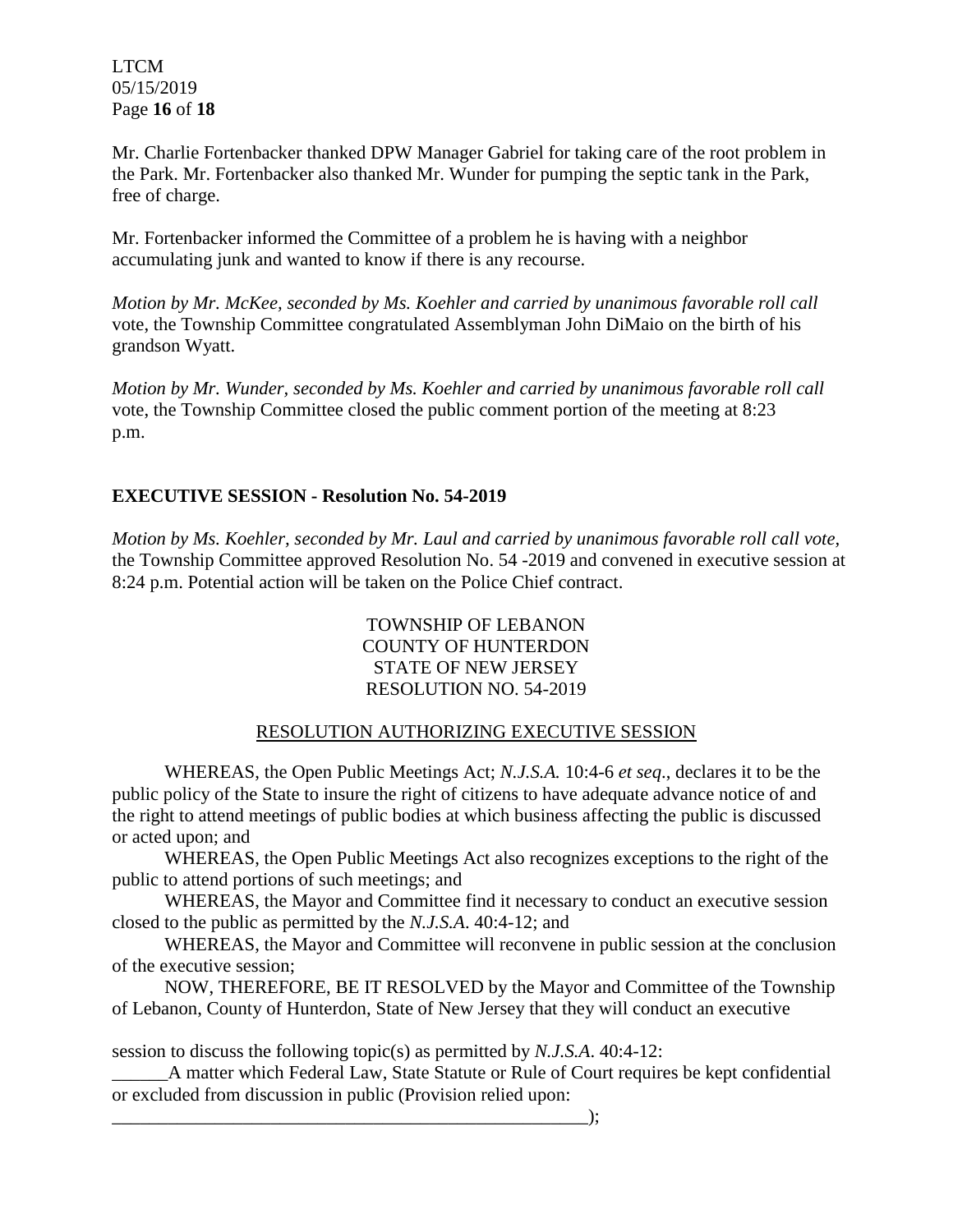LTCM 05/15/2019 Page **17** of **18**

\_\_\_\_\_\_A matter where the release of information would impair a right to receive funds from the federal government;

\_\_\_\_\_\_A matter whose disclosure would constitute an unwarranted invasion of individual privacy;

\_\_\_\_\_\_A collective bargaining agreement, or the terms and conditions thereof (Specify contract:

\_\_\_\_\_\_\_\_\_\_\_\_\_\_\_\_\_\_\_\_\_\_\_\_\_\_\_\_\_\_\_\_\_\_\_\_\_\_\_\_\_\_); \_\_\_\_\_\_A matter involving the purpose, lease or acquisition of real property with public funds, the setting of bank rates or investment of public funds where it could adversely affect the public interest if discussion of such matters were disclosed; Real Estate Acquisitions

Tactics and techniques utilized in protecting the safety and property of the public provided that their disclosure could impair such protection;

\_\_\_\_\_\_Investigations of violations or possible violations of the law;

 X Pending or anticipated litigation or contract negotiation in which the public body is or may become a party; (The general nature of the litigation or contract negotiations is: Little Brook Lane Snow Contract – Tewksbury Township Shared Services Agreement -Business Administrator

Professional Service Contracts \_\_\_\_\_\_. The public disclosure of such information at this time would have a potentially negative impact on the municipality's position in the litigation or negotiation; therefore this information will be withheld until such time as the matter is concluded or the potential for negative impact no longer exists.)

\_\_\_\_\_\_Matters falling within the attorney-client privilege, to the extent that confidentiality is required in order for the attorney to exercise his or her ethical duties as a lawyer; (The general nature of the matter is:

OR the public disclosure of such information at this time would have a potentially negative impact on the municipality's position with respect to the matter being discussed; therefore this information will be withheld until such time as the matter is concluded or the potential for negative impact no longer exists.*)*; X Matters involving the employment, appointment, termination of employment, terms and conditions of employment, evaluation of the performance, promotion or disciplining of any specific prospective or current public officer or employee of the 9public body, where all individual employees or appointees whose rights could be adversely affected have not requested in writing that the matter(s) be discussed at a public meeting; (The employee(s) and/or general nature of discussion is: Police Chief Contract Union Contract the public disclosure of such information at this time would violate the employee(s) privacy rights; therefore this information will be withheld until such time as the matter is concluded or the threat to privacy rights no longer exists.; \_\_\_\_\_\_Deliberation occurring after a public hearing that may result in the imposition of a specific civil penalty or loss of a license or permit; BE IT FURTHER RESOLVED that the Mayor and Committee hereby declare that their discussion of the subject(s) identified above may be made public at a time when the Township Attorney advises them that the disclosure of the discussion will not detrimentally affect any right, interest or duty of the Township or any other entity with respect to said discussion. BE IT FURTHER RESOLVED that the Mayor and Committee, for the reasons set forth above, hereby declare that the public is excluded from the portion of the meeting during which the above discussion shall take place.

Public Meeting reconvened at 8:48 p.m. No action was taken.